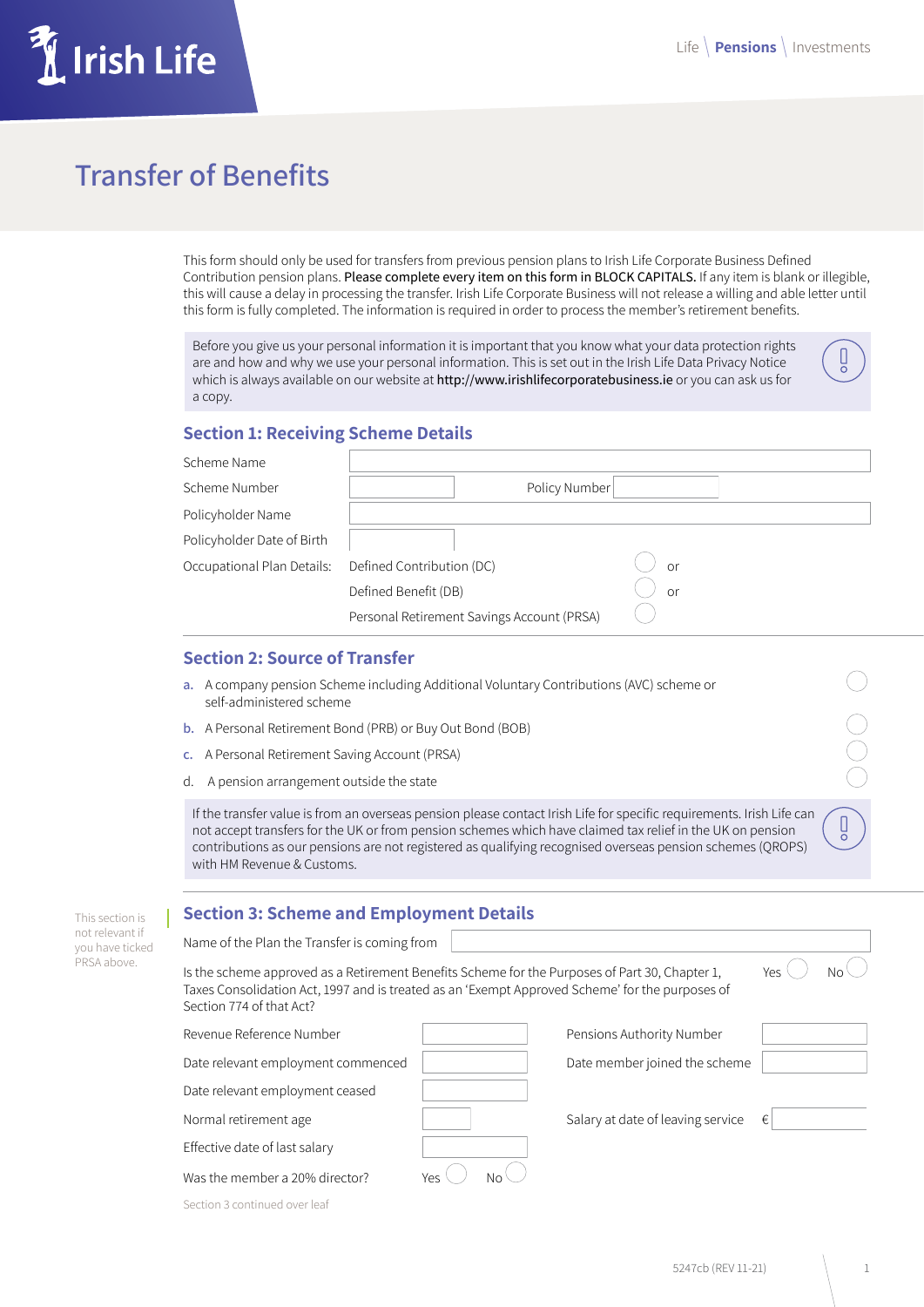If yes, provide salary figures for 3 consecutive years within the last 10 years of employment ceasing

| ive years within the last 10 years of employment ceasing | € |  |
|----------------------------------------------------------|---|--|
|                                                          | € |  |
|                                                          | € |  |

|                                                        | Has a Revenue maximum funding check been carried out? | Yes | No.           |
|--------------------------------------------------------|-------------------------------------------------------|-----|---------------|
| Is the member within the limits set by Revenue?<br>Yes |                                                       |     | Nο            |
| Current value of total fund                            |                                                       | €   |               |
| Split of transfer value:                               | Employer                                              |     | $\frac{0}{0}$ |
|                                                        | Member                                                |     | $\frac{0}{0}$ |
|                                                        | Additional Voluntary Contribution (AVC)               |     | $\%$          |
|                                                        | Total                                                 |     | $\frac{0}{0}$ |

Note: When the transfer value is sent we require exact split of the final value or it will be returned.

### **Section 4: Waivers and Drawdowns**

| Has the member waived their right to a future retirement tax free lump sum? If yes, give details | <b>Yes</b>                   | No                                                   |
|--------------------------------------------------------------------------------------------------|------------------------------|------------------------------------------------------|
| Has an AVC Drawdown been applied to any part of this Transfer Value? If yes, give details        | Yes $\langle \rangle$        | $\overline{\phantom{a}}$ No $\overline{\phantom{a}}$ |
| Are there any other restrictions on the benefit paid out? If yes, give details                   | Yes $\bigcirc$ No $\bigcirc$ |                                                      |
|                                                                                                  |                              |                                                      |

## **Section 5: Previous Transfers In**

| Does this transfer amount include an amount in respect of an entitlement from any other former<br>employment? | Yes. | N٥ |
|---------------------------------------------------------------------------------------------------------------|------|----|
| If yes, provide the amount relating to the former employment contained in the transfer value                  | €    |    |
| Please refer to Section 2 d. Source of Transfer - UK transfers are not permitted.                             |      |    |
| The date relevant employment commenced                                                                        |      |    |
| The date relevant employment ceased                                                                           |      |    |
| Salary at date of leaving service in respect of this former employment                                        |      |    |
|                                                                                                               |      |    |

#### **Section 6: Pension Adjustment Orders**

Has a Pension Adjustment Order been made in relation to the benefit being transferred? Yes  $\bigcirc$  No

If the answer to the above is 'Yes' please complete the relevant section below:

- **1. The transfer relates to the entire benefit and no previous transfers have been made as a result of the Pension Adjustment Order**
	- **a.** Please provide a copy of the Pension Adjustment Order
	- **b.** Please confirm that amount of the transfer to which the non-member spouse is entitled  $\epsilon$ as at the date of transfer